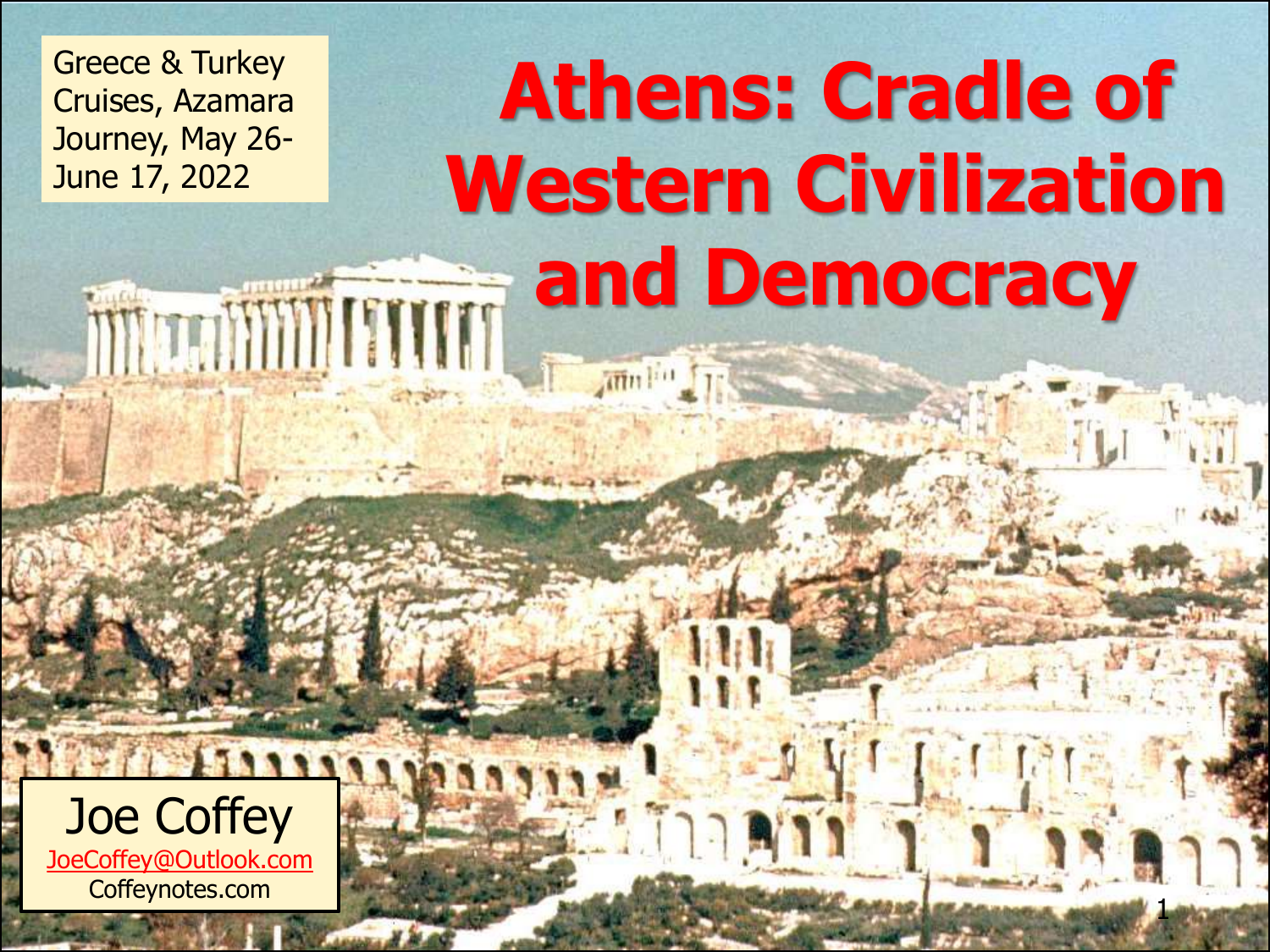## The Athens Story

- I. What was her Golden Age?
- II. Why did her culture spread?
- III. What were her contributions to West?
- IV. Why did she decline?

Goddess of wisdom, courage, inspiration, civilization, law and justice, just warfare, mathematics, strength, strategy, the arts, crafts, and skill, namesake virgin patroness of Athens and honored by Parthenon



Athena says it all!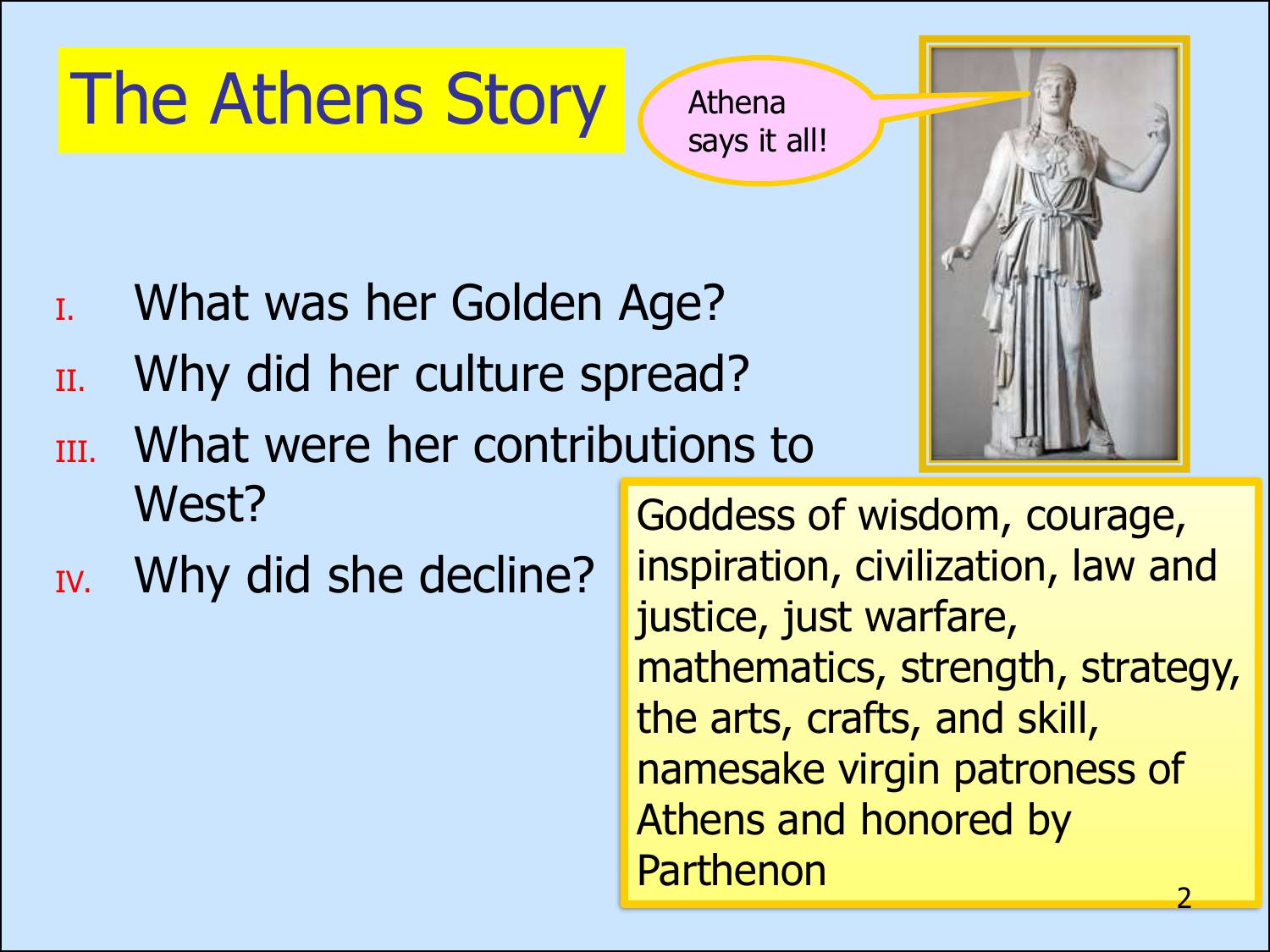## Significance to us

"A great city, whose image dwells in the memory of man, is the type of some great idea. Athens embodies the preeminent quality of the antique world, Art. Benjamin Disraeli

"All our religion, almost all our law, almost all that sets us above savages, has come to us from the shores of the Mediterranean." Dr. Johnson

"The most vigorous place of interaction between different societies on the face of this planet". Abulafia, Middle Sea

"Excepting machinery, there is hardly anything secular in our culture that does not come from Greece," and conversely "there is nothing in Greek civilization that doesn't illuminate our own". Will Durant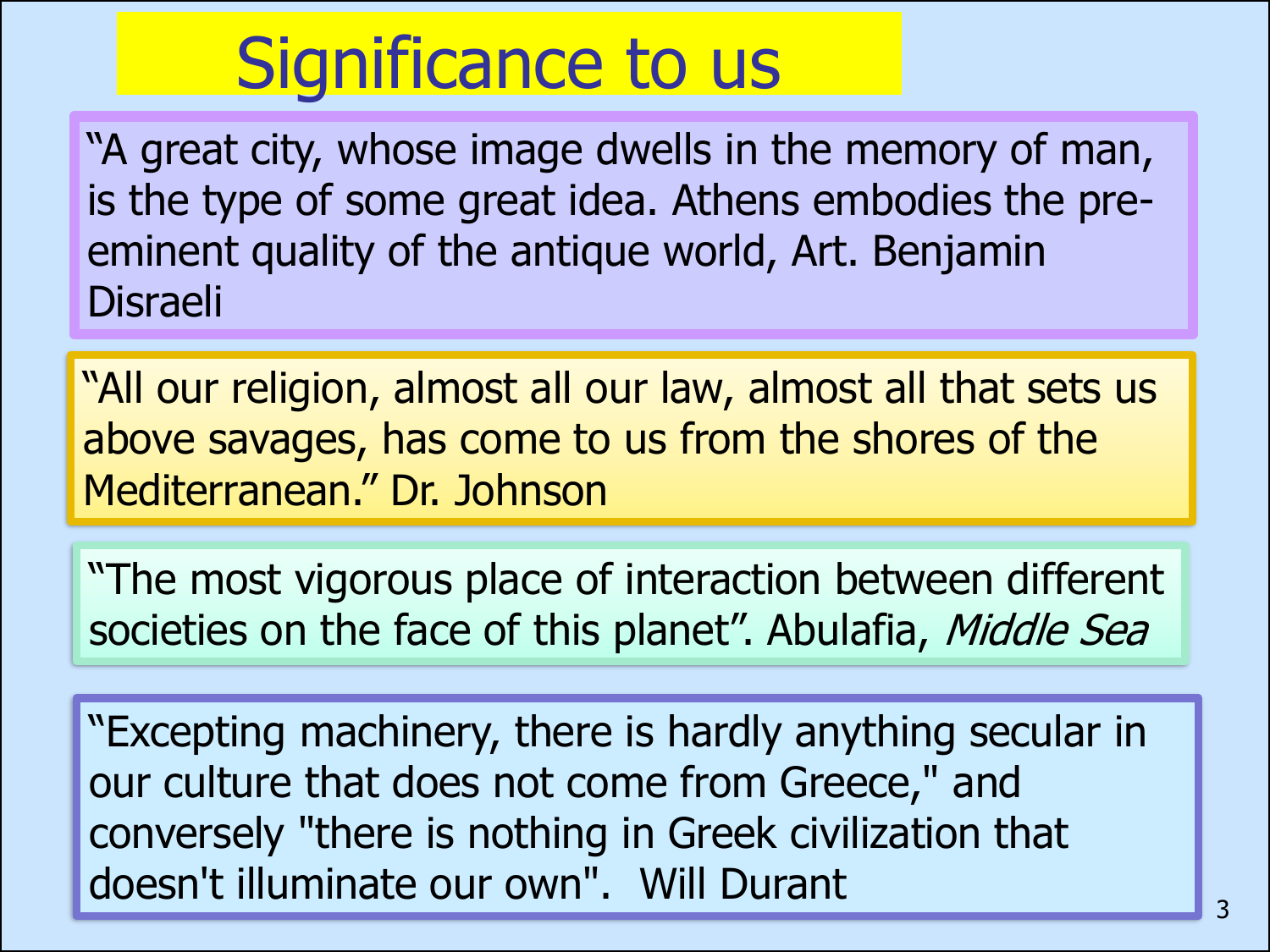## Athens' contributions

■ Democracy (Pericles)



- Philosophy (Aristotle, Soc[rates, Plato\)](http://www.google.com/url?sa=i&source=images&cd=&cad=rja&docid=ZB-mk4XrqGLuBM&tbnid=UrFmzwgUYflckM:&ved=0CAgQjRwwAA&url=http://www.tebyan.net/index.aspx?pid%3D102844%26BookID%3D23118%26Language%3D3&ei=2iAGUrXvIcr32wX85YGYDA&psig=AFQjCNEyczi8zRQKexJVyqWMlg-Q36bvFQ&ust=1376219738635086)
- Architecture Ionian, Doric and Corinthian
- Literature -Iliad & Odyssey, myths, fables, poetry
- Math and Science Geometry (Euclid), astronomy, atomic theory, history
- Words 1,000s Greek words in modern languages
- **Hippocratic Oath**
- Drama, acting, tragedy, and comedy
- Olympic games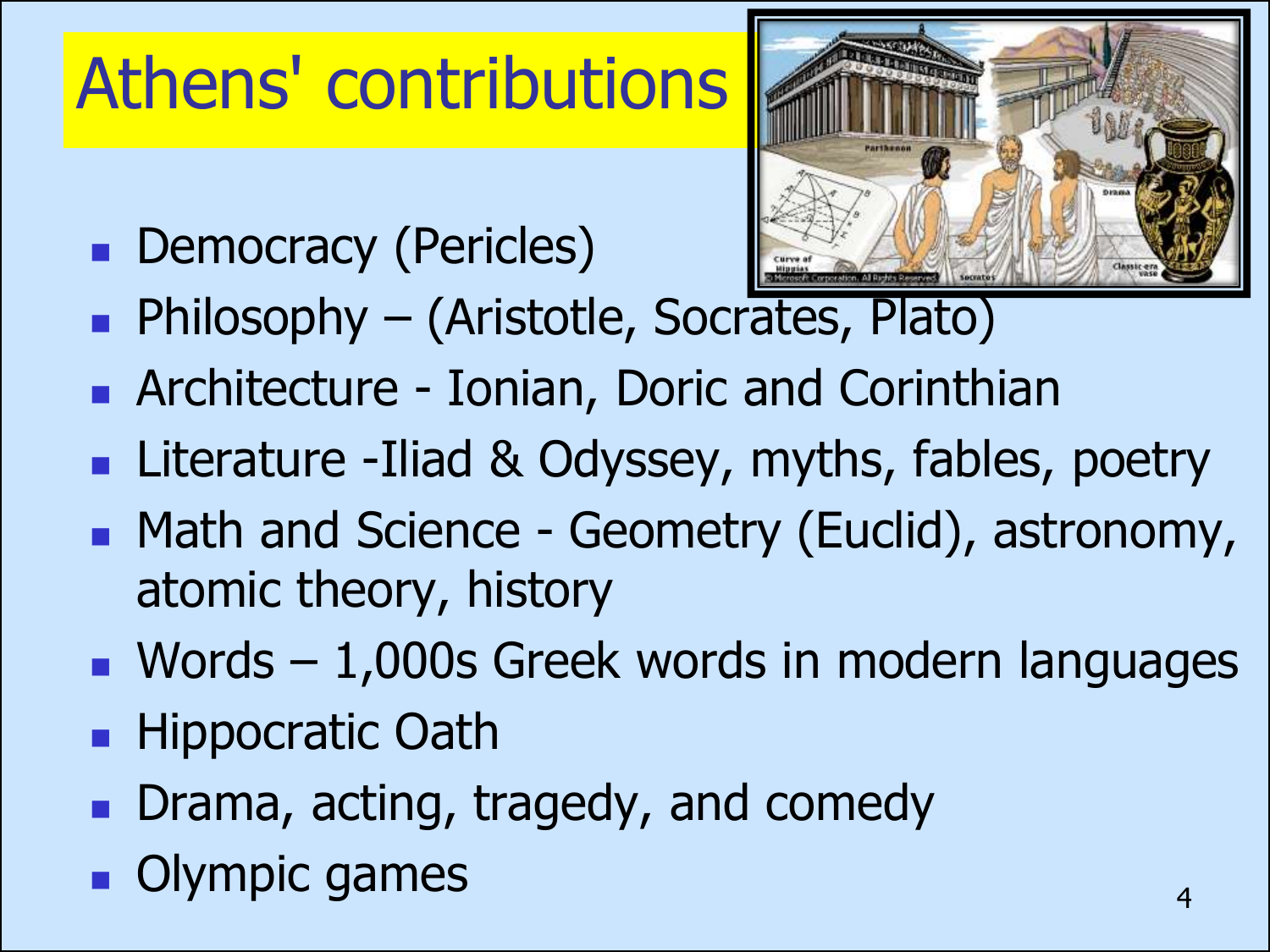## History of Athens



- $\blacksquare$  One of world's oldest named cities  $-7,000$  years
- Leading city of Ancient Greece
- Laid foundations of western civilization
- Declined in Dark Age
- Recovered under later Byzantine Empire
- Relatively prosperous during Crusades
- Shrunk to small village under Ottomans
- $\blacksquare$  Re-emerged in 19th century as Greek capital  $\blacksquare$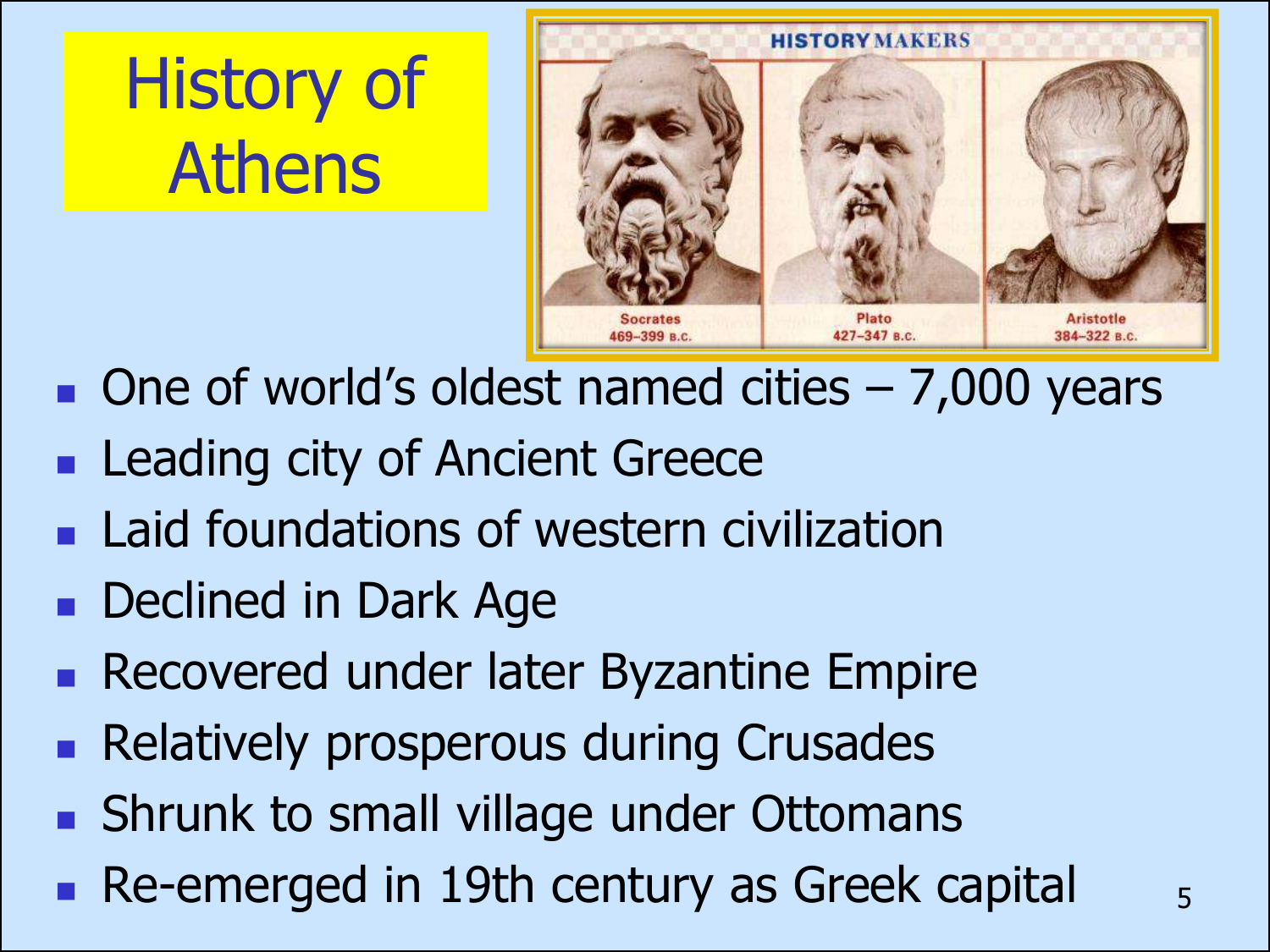**Golden Age of Athens**  (5th & 6th C. BC)



- Athenian political hegemony, economic growth and cultural flourished
- Built Acropolis
- Guided by Pericles
- Age of Great Greeks
	- Play rights: Aeschylus, Sophocles and Euripides
	- **Historians: Herodotus and Thucydides**
	- Philosophers: Socrates, Plato, and Aristotle
- Military & external affairs citizen controlled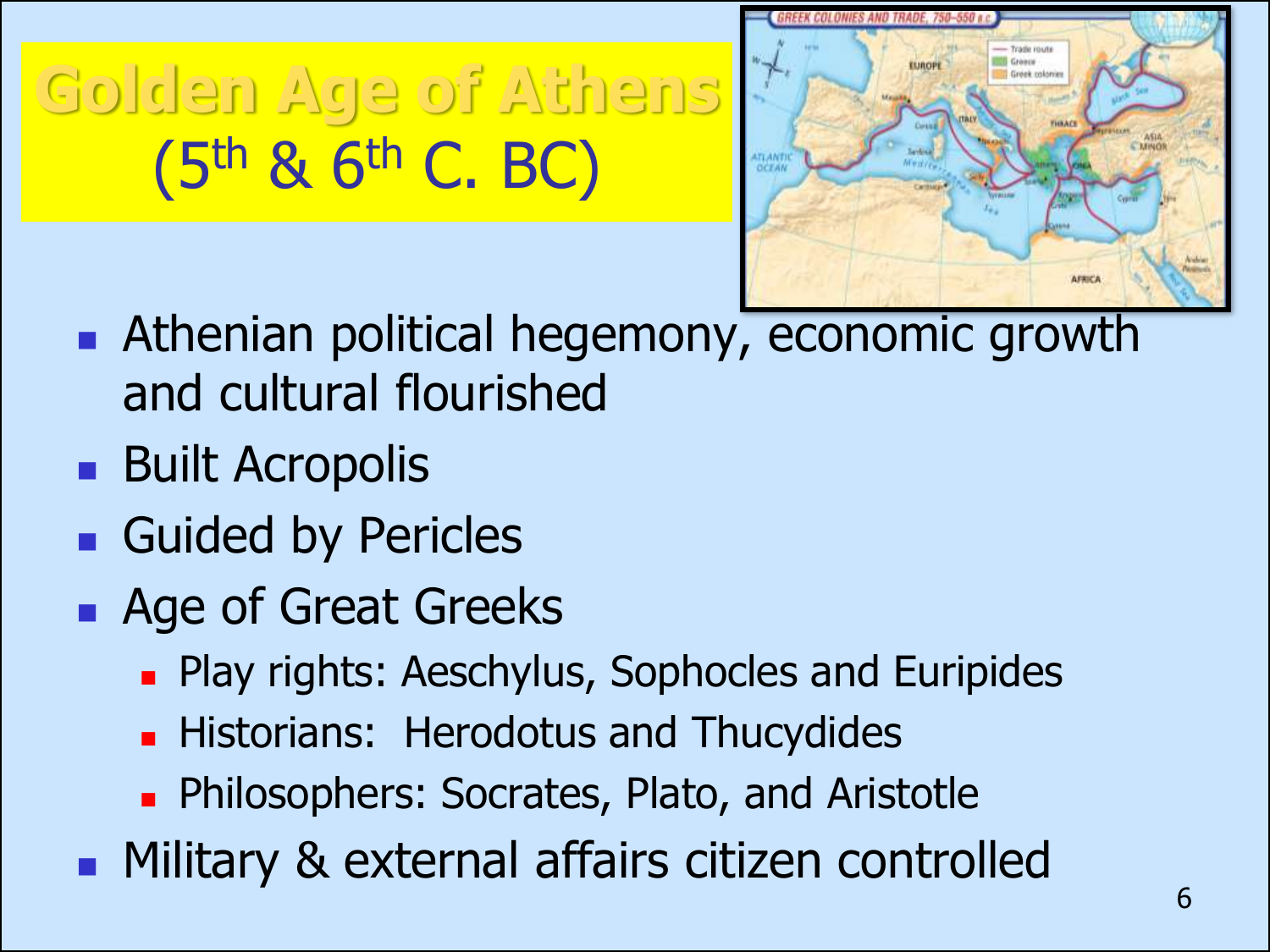## Pericles: 1st Democrat

"Our polity …is called a **democracy**, because not the few but the many govern.

…[A]fford equal justice to all…; class considerations not being allowed to interfere with merit; nor again does poverty bar the way …"

**Pericles' Funeral Oration** as recorded by Thucydides

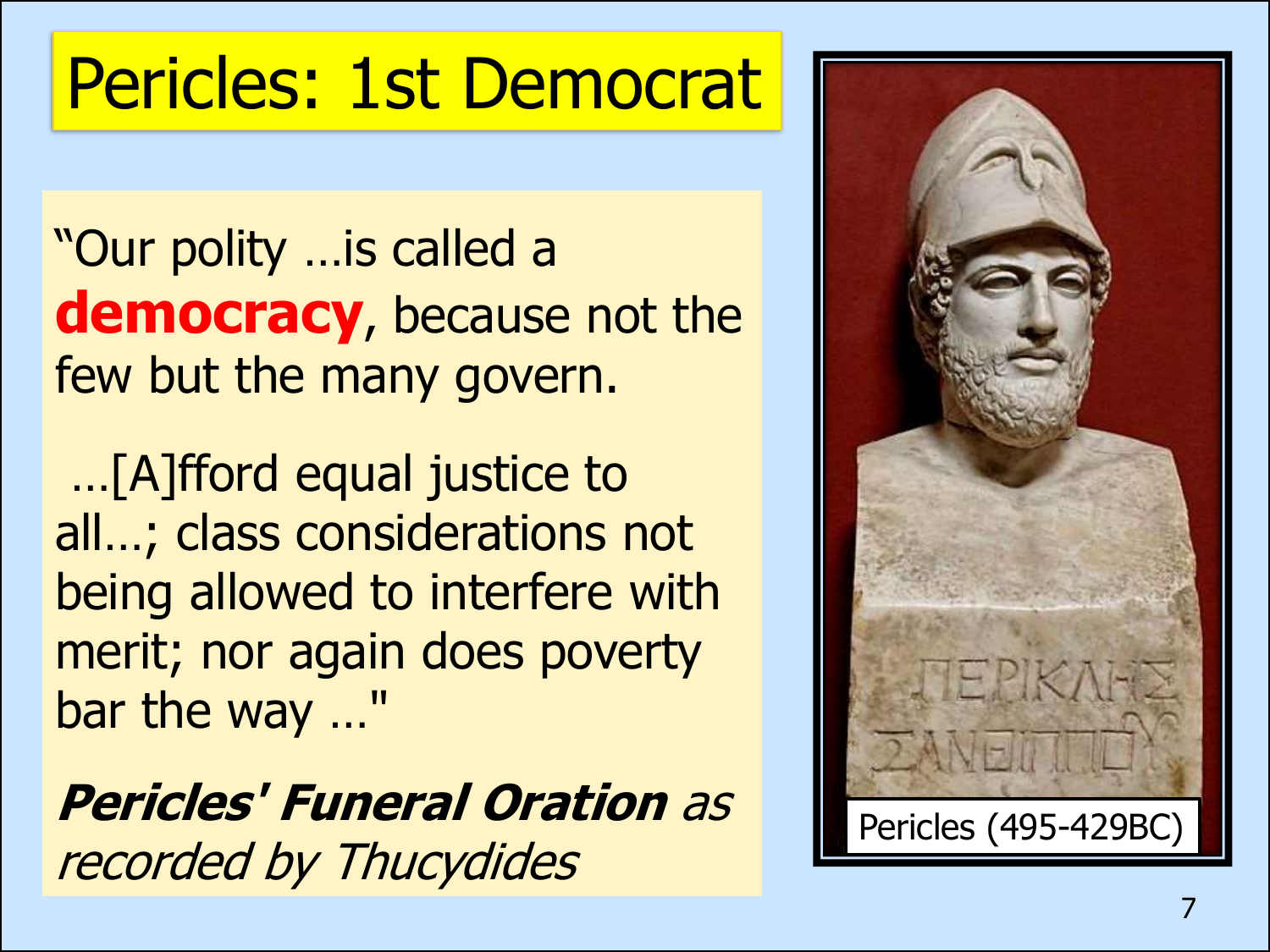Ancient Athenian **society** 

- Athenian constitution of 507-8 BC, fully democratic
- Law supreme & revered



- Athenian Empire based on naval supremacy
- Areas brought in told to adopt democracy
- All adult males born within city free full **citizens**
- Much of menial work still done by slaves
- Citizens farmed their own land, traders or craftsman

Source: Roderick Beaton, The Greeks: A Global History, 2021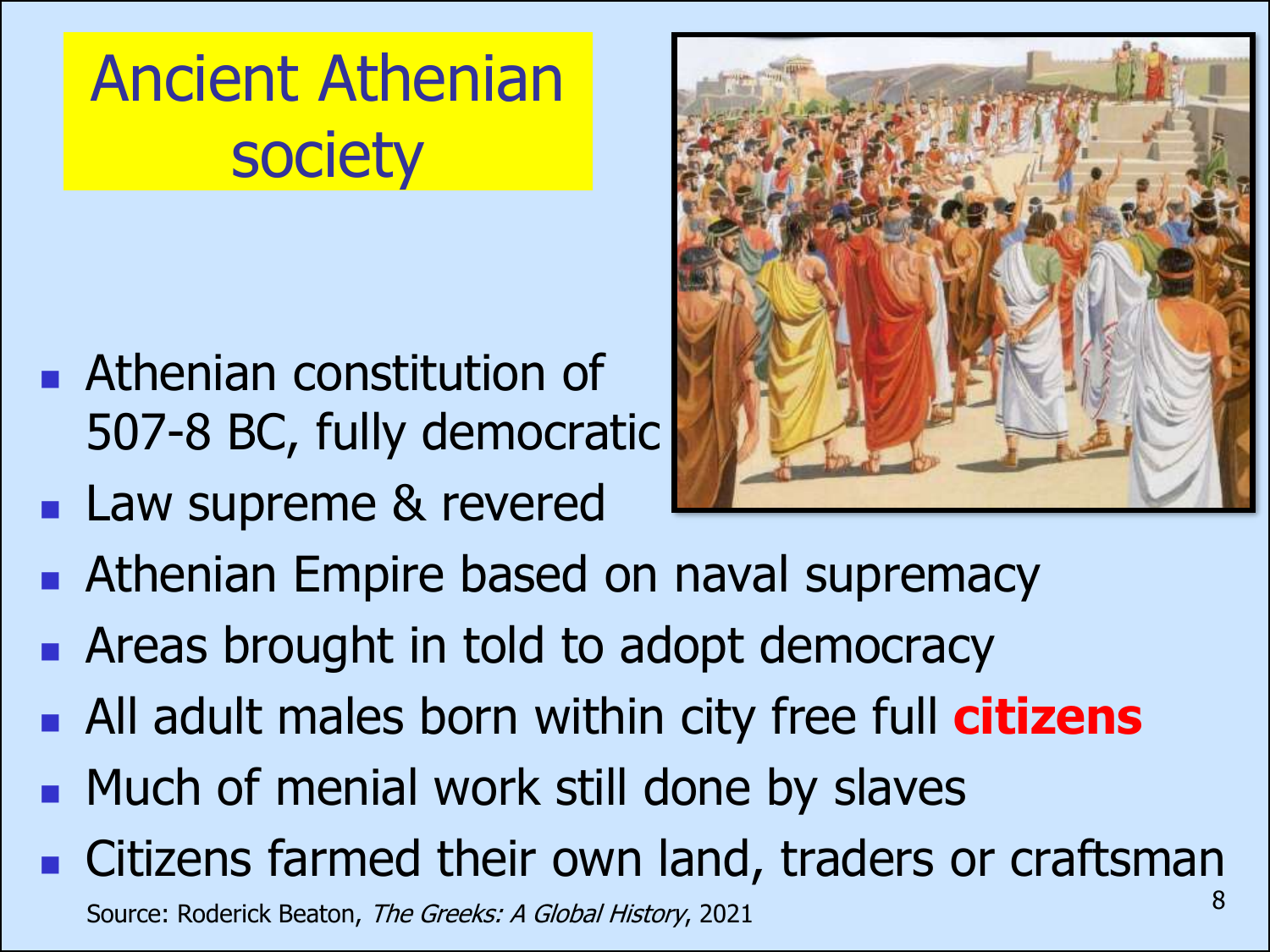# Daily lifestyle of ancient Athens

- Narrow, winding streets
- Water fetched at public fountain
- Clothing made on loom in home
- Small, poorly constructed often one-room houses
- Perfume, poor woman's sword, boiled flower petals
- Dining had social importance; two meals per day
- Olive oil widely used; evaluated like wine
- Sugar unknown; honey & dried figs sweetener
- Wine diluted and artificially sweetened 9 helleniccomserve.com/greeklifestyle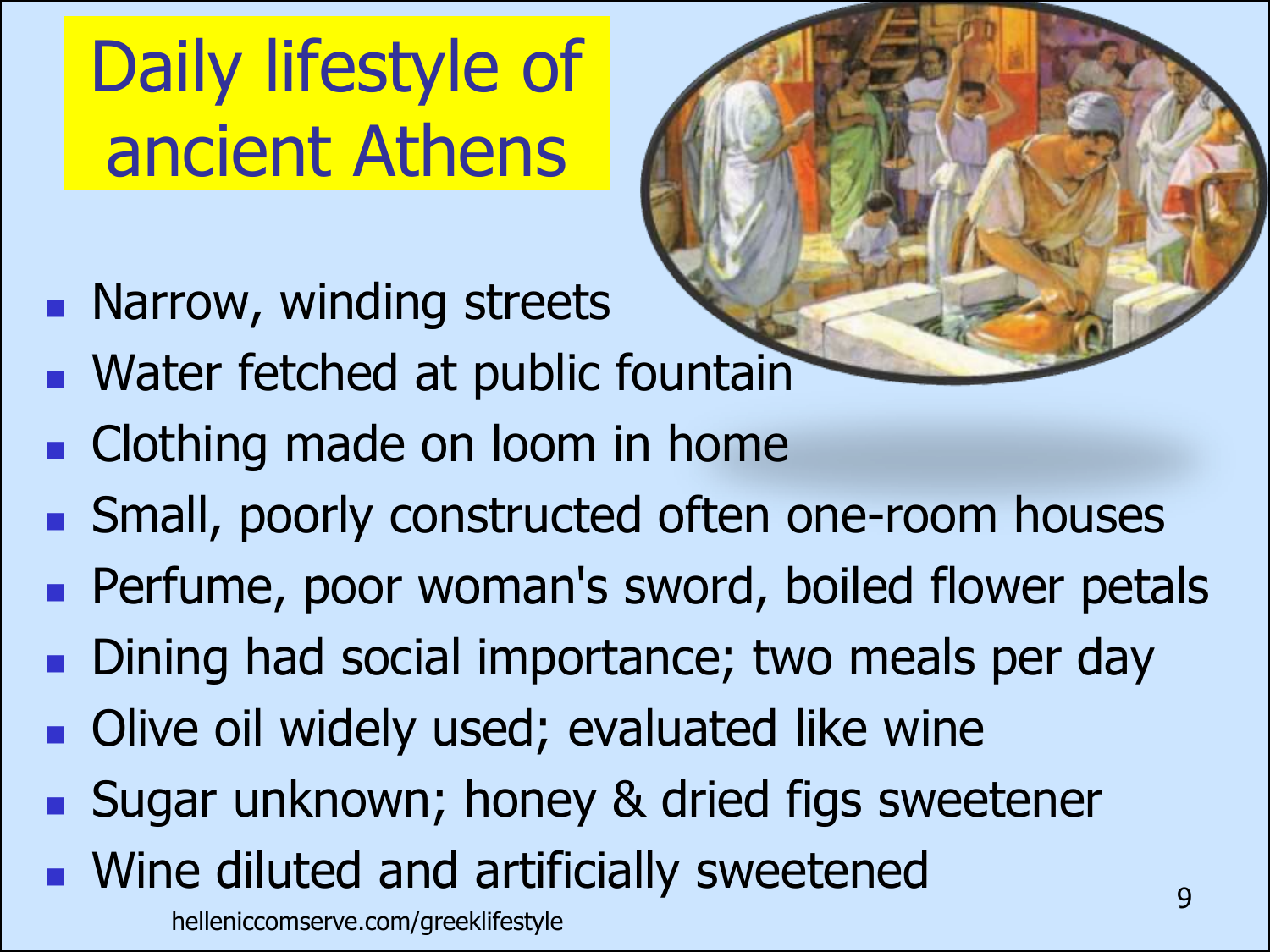### Contrast of Democracy and Autocracy

### **Democracy**

- **1. Open:** citizens can express choices for policies and leaders
- **2. Constraints:** limits on power of the executive
- **3. Liberty:** civil liberties to all citizens in daily life and political participation

### **Autocracy**

- **1. Closed:** restricted political participation
- **2. Unconstrained**: chief executive from the elite, few constraints on power
- **3. Control:** Much control over social and economic activity

Democracy from Greek means "rule of the people" - (dêmos) "people" and (kratos) "power" or "rule"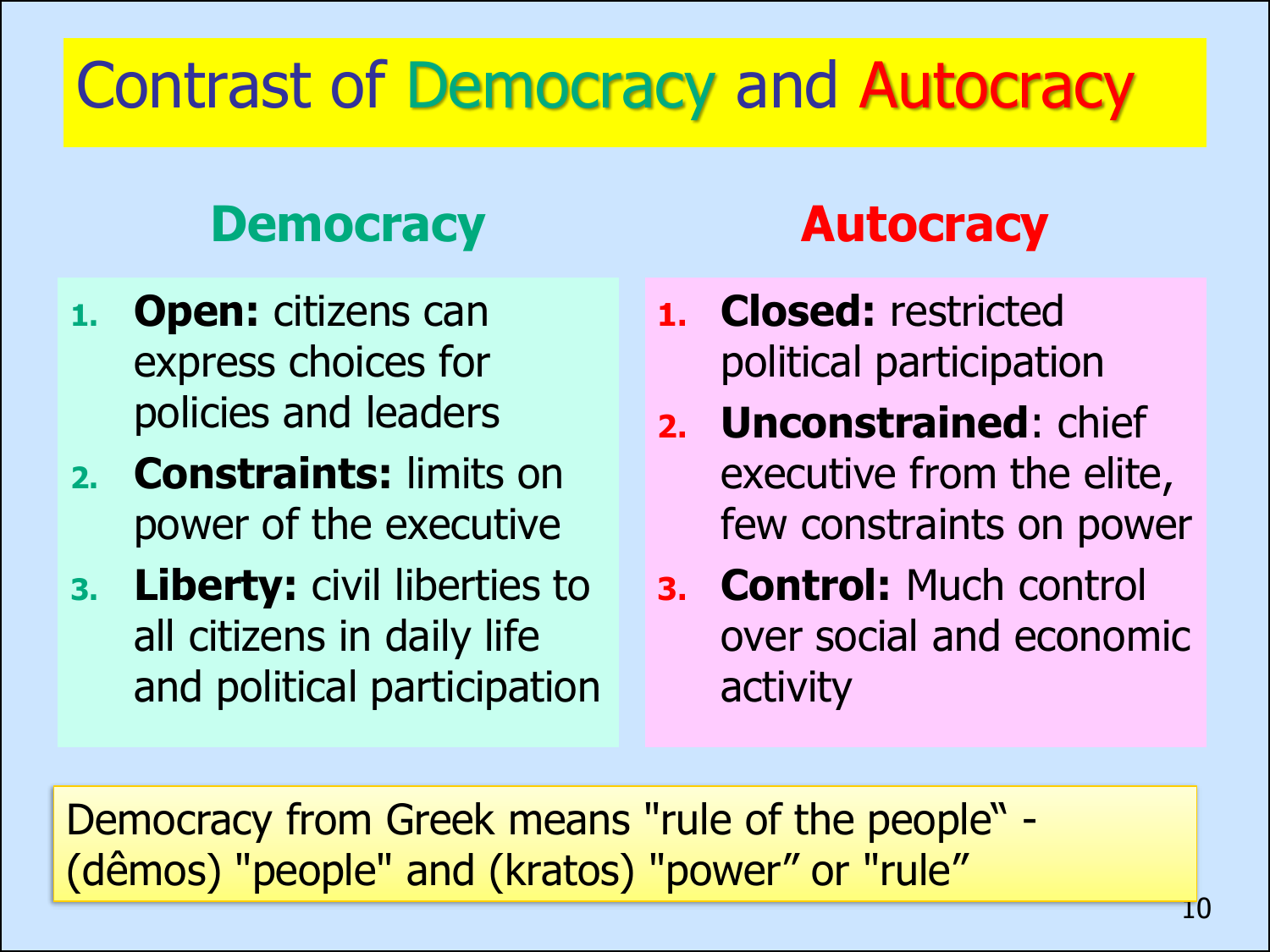### **Why Democracy?** Freedom & Prosperity



"[D]emocracy has done less harm, and more good, than any other form of government. It gave to human existence a zest and camaraderie that outweighed its pitfalls and defects. It gave to thought and science and enterprise the freedom so essential to their operation and growth. It broke down the walls of privilege and class, and in each generation it raised up ability from every rank and place." -- Will Durant

"It has been said that democracy is the worst form of government except all the others that have been tried." - Winston Churchill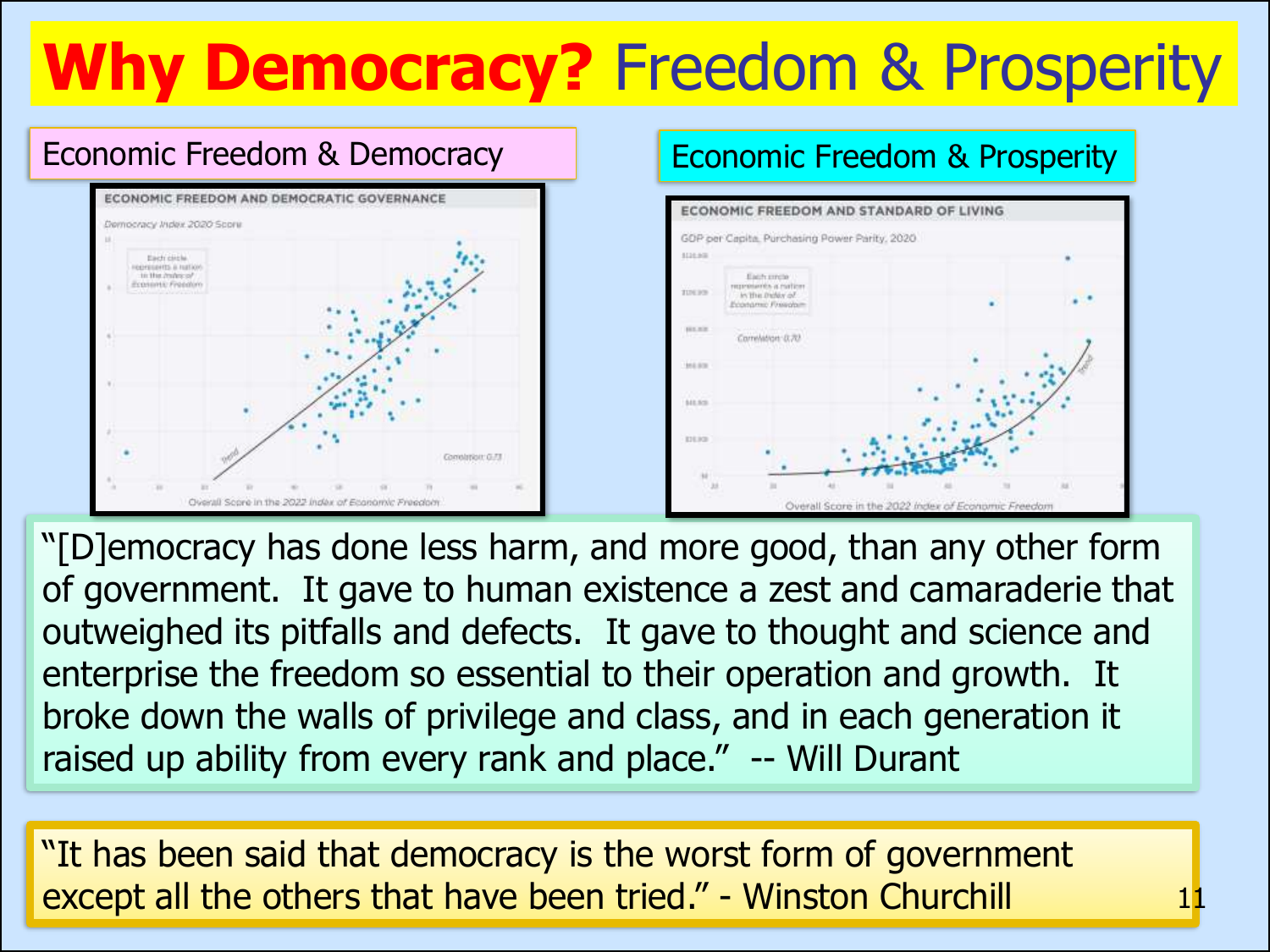### How Athens achieved Golden Age? Pericles' Leadership of Inclusiveness

- Those without wealth could occupy public office
- $\blacksquare$  Salary for jurors so no financial hardship
- Equality of speech in Assembly
- Jobs and public assistance
- Rotation of political jobs
- Public administrators subject to public control
- Public safety, accurate weights and measures
- Magistrates chosen by lot reducing favoritism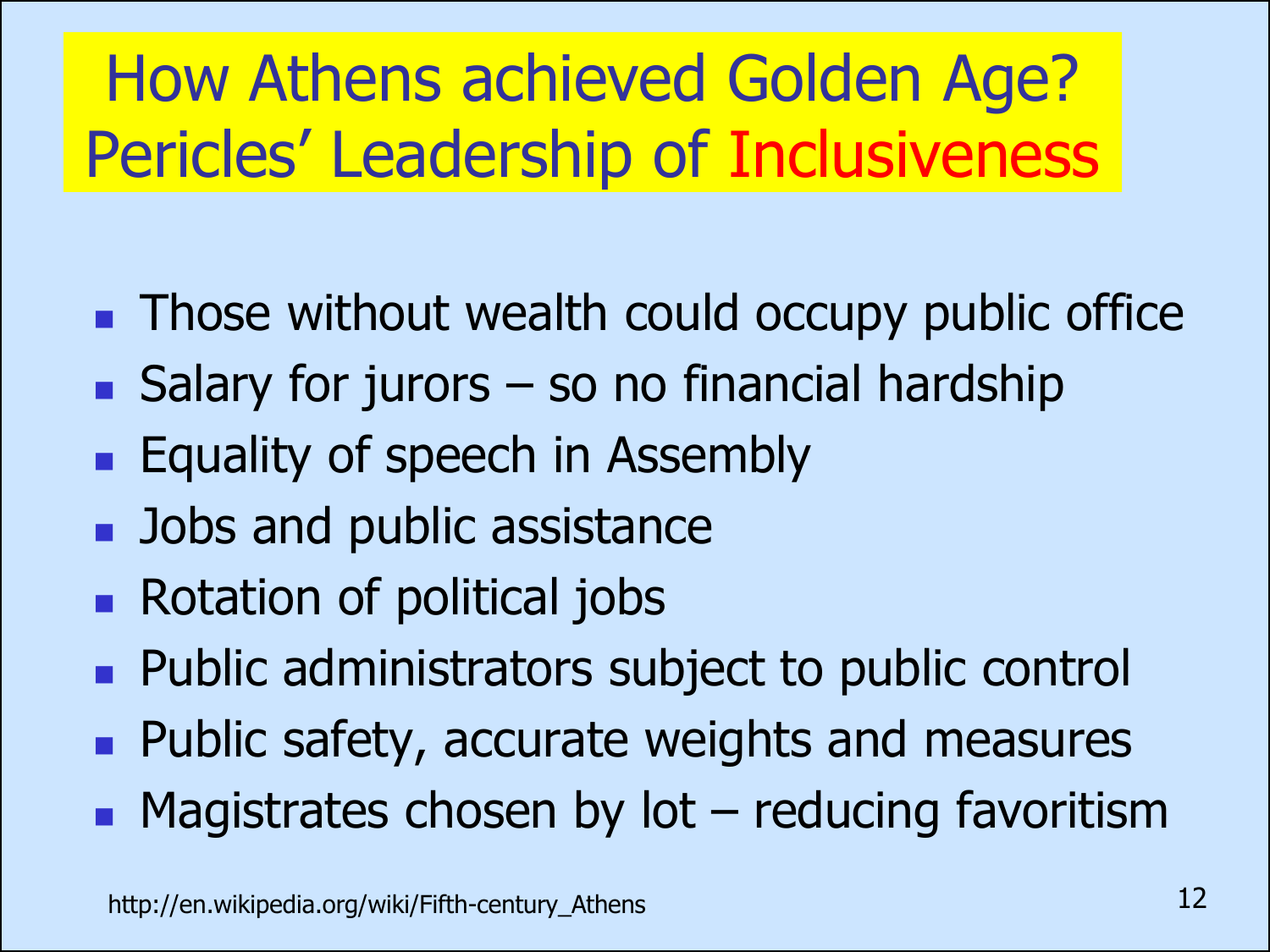#### [Greatest Glory of Greece's Golden Age](http://www.google.com/url?sa=i&rct=j&q=&esrc=s&frm=1&source=images&cd=&cad=rja&docid=UQvbnN8-fL0oFM&tbnid=vyyawFORHHZrCM:&ved=0CAUQjRw&url=http://www.wikiveler.com/europe/greece/attica/athens/attractions/acropolis/&ei=Rrn-UegL4c3ZBZfcgKgG&bvm=bv.50165853,d.aWM&psig=AFQjCNEoypxrrN-JqEn547BSOR47SqZPpw&ust=1375734411134224)



# **Acropolis**

- Citadel high on rocky outcrop
- Built during Golden Age of Pericles in 5<sup>th</sup> Century CE
- Symbol of Greek legacy and Democracy
- Parthenon Greek Temple/Christian Church/Treasury/Ammo depot/Ottoman Mosque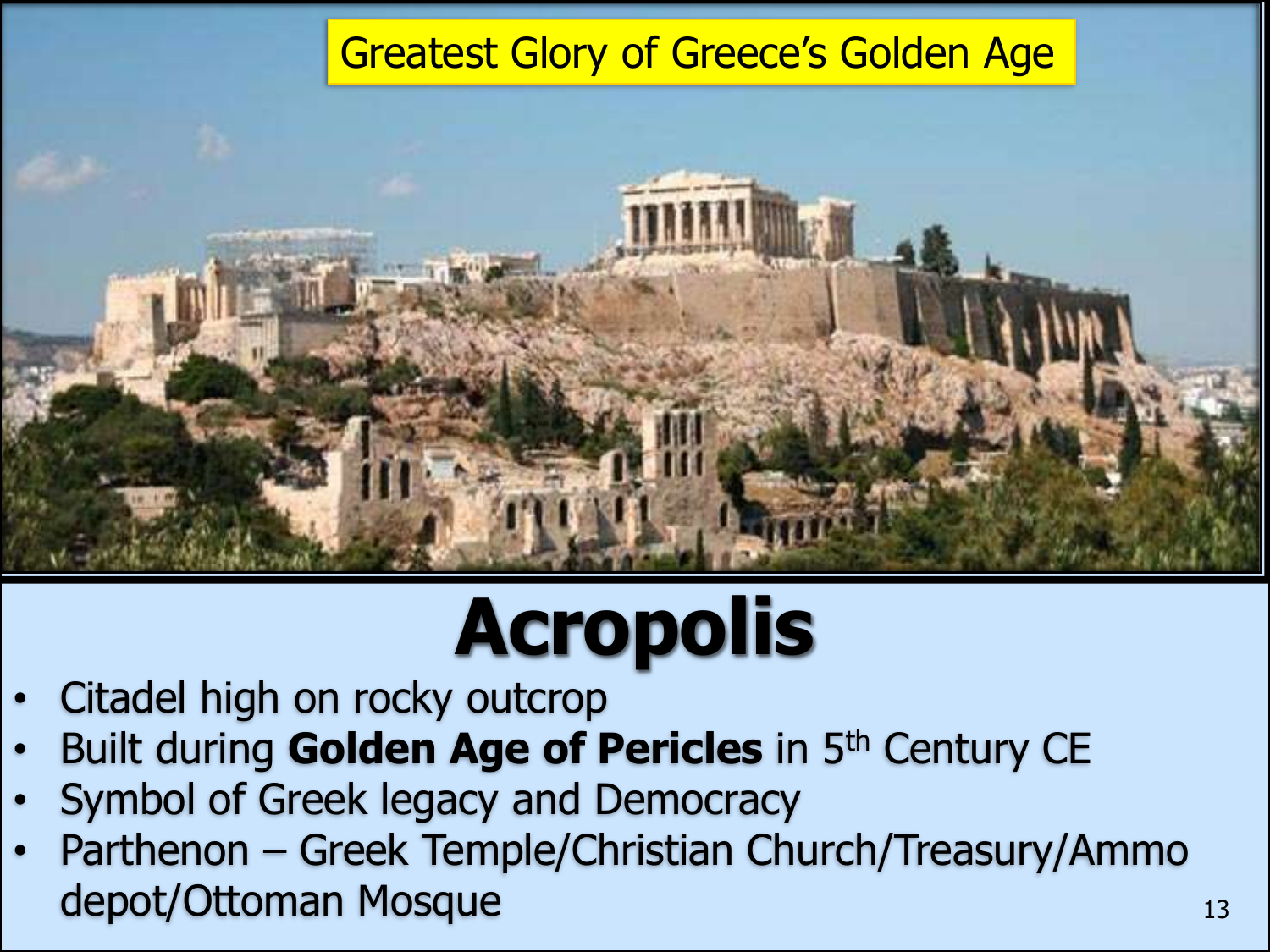

Ancient Agora - Athens Center (6th century BC)

- **Gathering place**
- In 480 BC, Athens destroyed, by Persians but rebuilt after defeating Persians in 478
- Until 267 CE, center of political and public life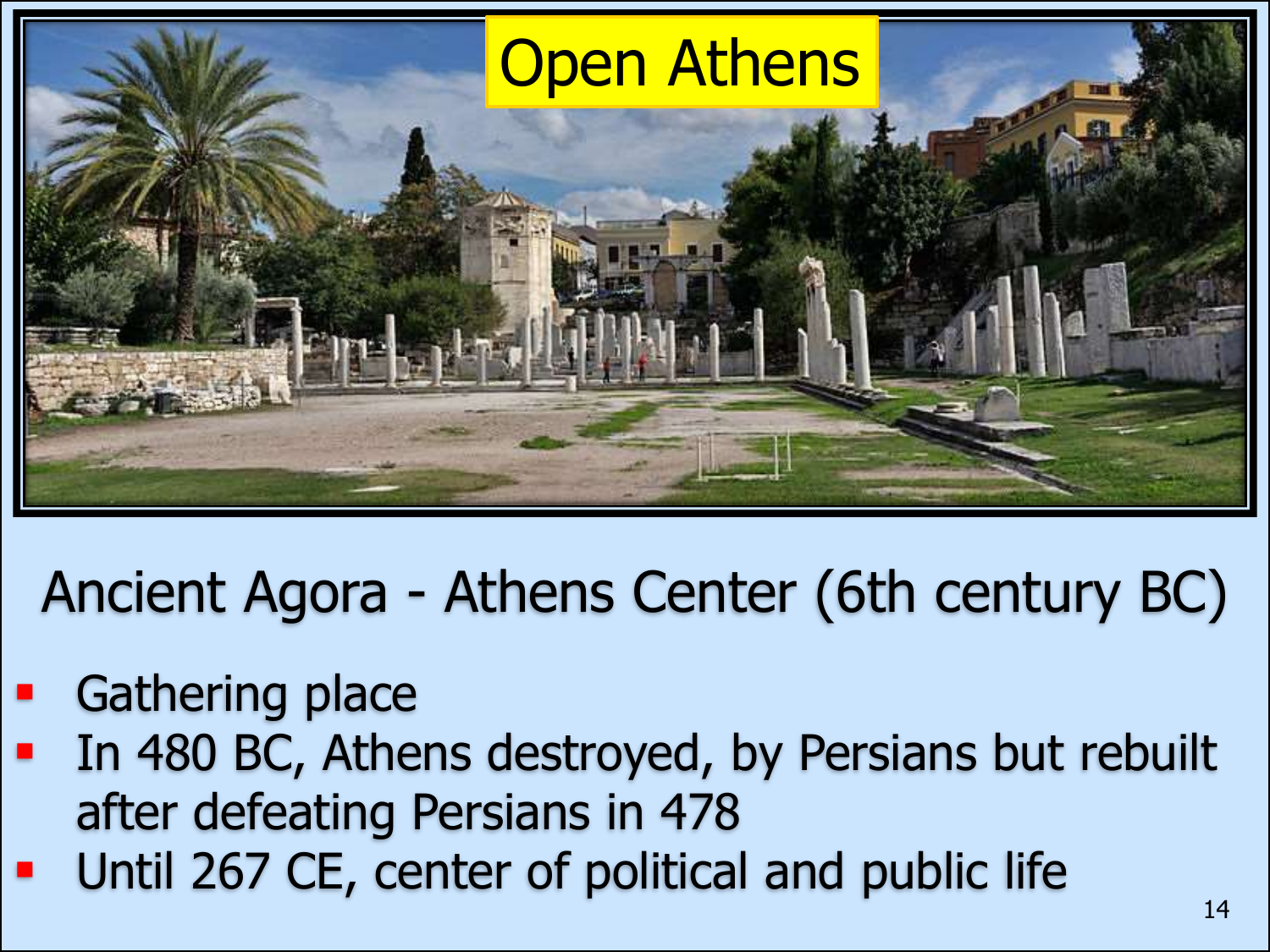Why ancient Athens declined?



- Not unified conflict with other city-states
- Philip of Macedonia (Alexander's father) strong monarchy conquered Greek city states in 338 BC
- Rome outgrew and in 146 BC conquered
- Though Greece declined its culture survived
	- Ancient Greeks spread colonies across region
	- Alexander the Great named cities far as India & Africa
	- Romans adopted and spread Greek culture 15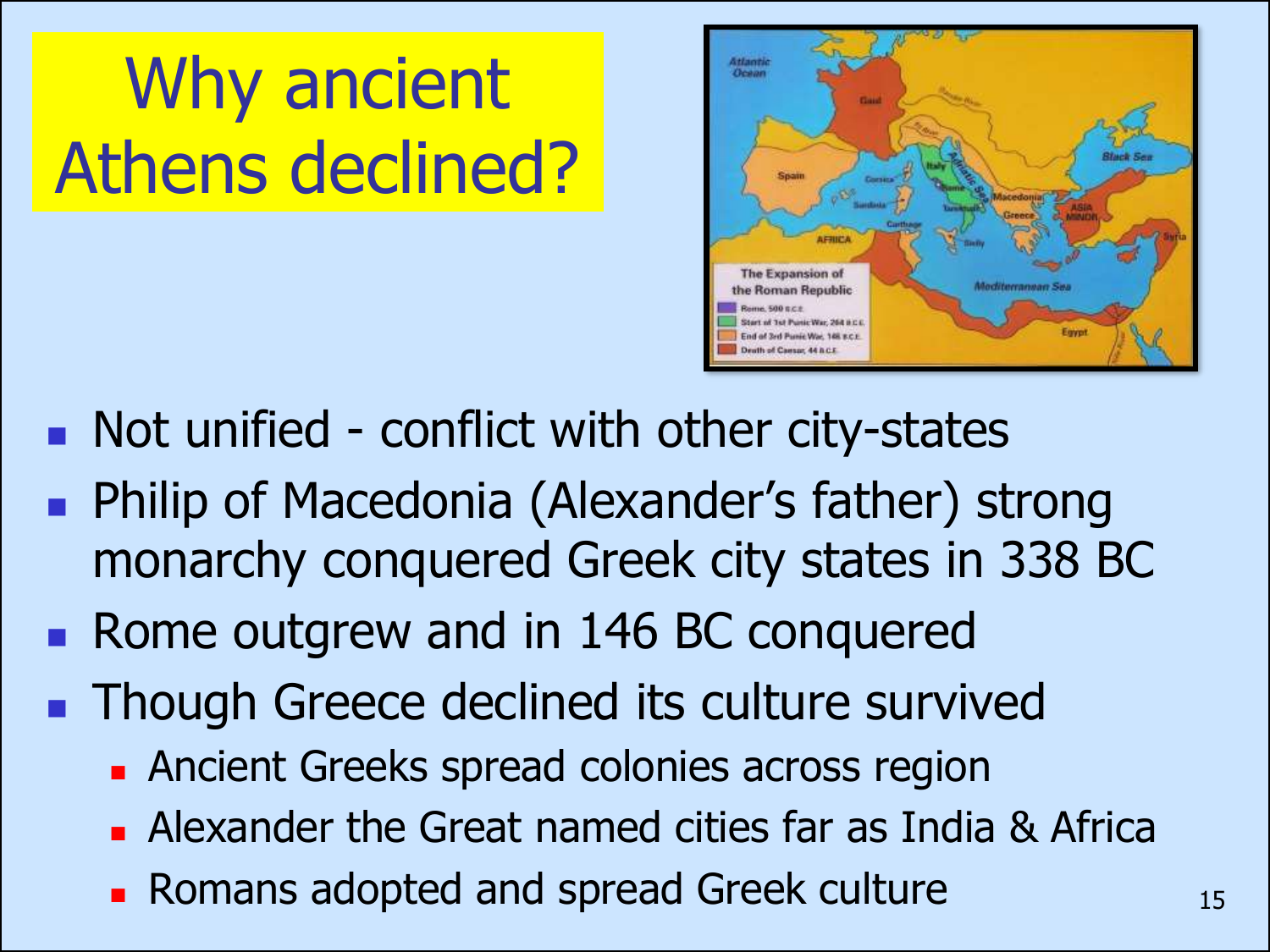## Alexander the Great (356-323 BC) spread Greek Culture



- Student of Aristotle and precocious general
- Undefeated; vision of East-West unity
- Founded over 20 cities that bear his name  $16$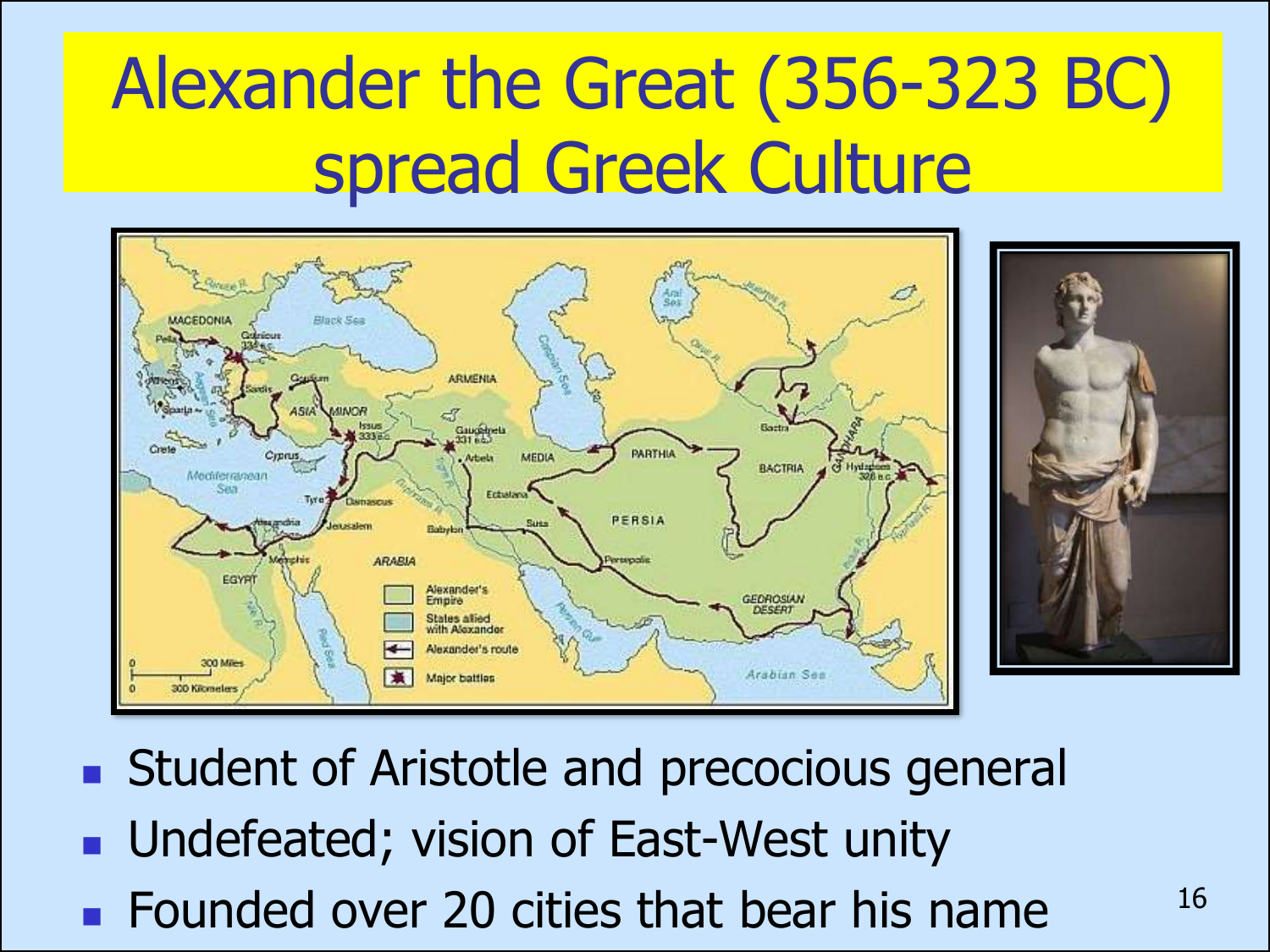## Love-Hate of Athens & Rome



- Greeks settled in Southern Italy 700 BC & influenced Roman culture
- Romans, still society of peasants, saw Hellenistic culture and life superior
- Athenians had reason to hate Romans: devastated their cities and took many to Rome as slaves
- Romans eventually matched Athenian culture, aided by many Athenians in Rome
- Greek cities like Ephesus and Athens flourished during Pax Romana (27 BC-180 CE) saw Roman rule beneficial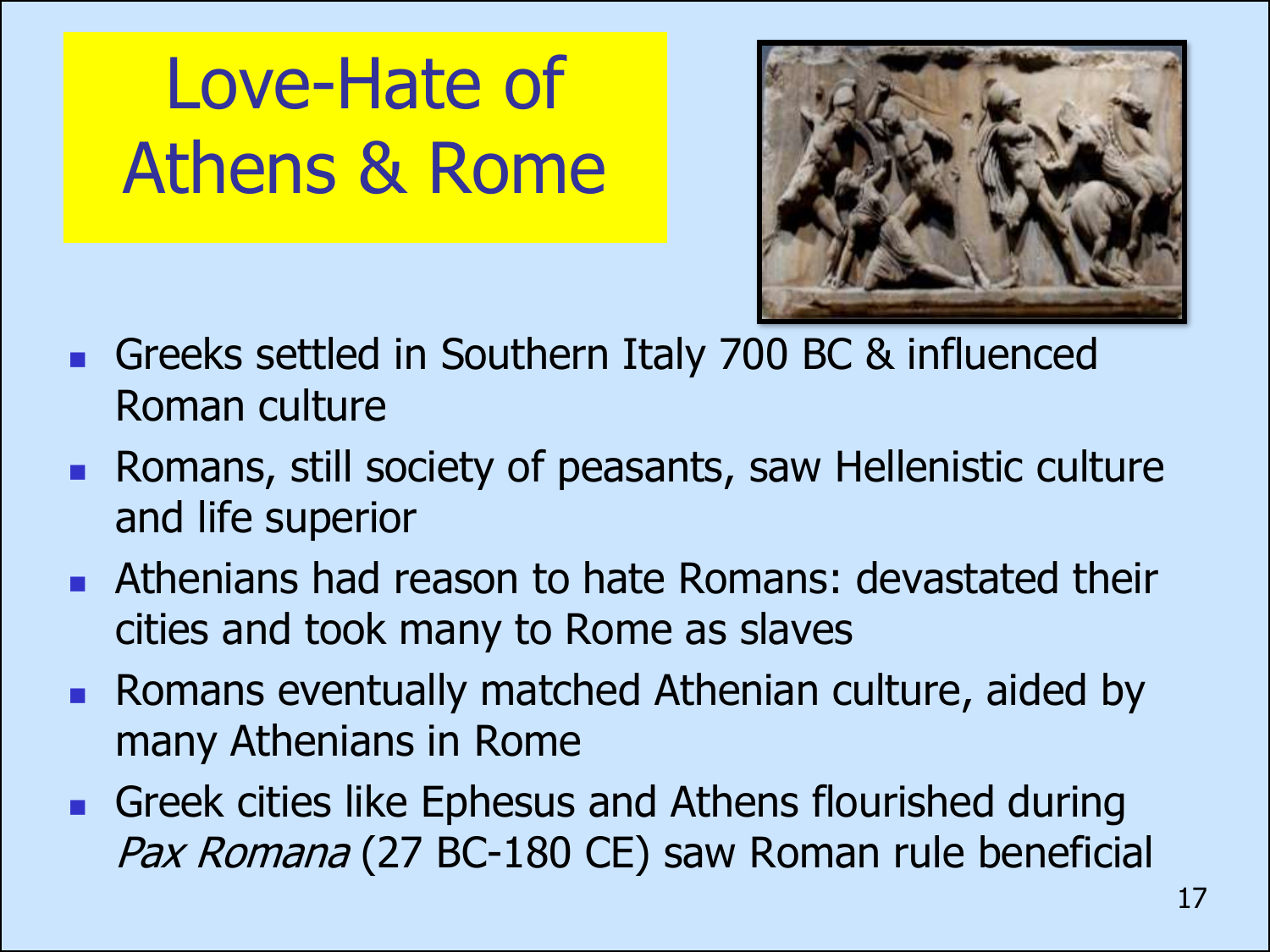## Athens survived existential threats

■ Culture admired & adopted



- Alexander took Athens and spread it's culture
- Rome attacked and absorbed into their Empire
- Constantine co-opted Byzantine and ruled Greece ■ Ottomans ruled for centuries
- After WW I defeat by Turkey, population exchanged
- $\blacksquare$  Nazis occupied 1941-44 heavy loses
- Able to stay outside Iron Curtain
- Survived 2010 financial crisis 18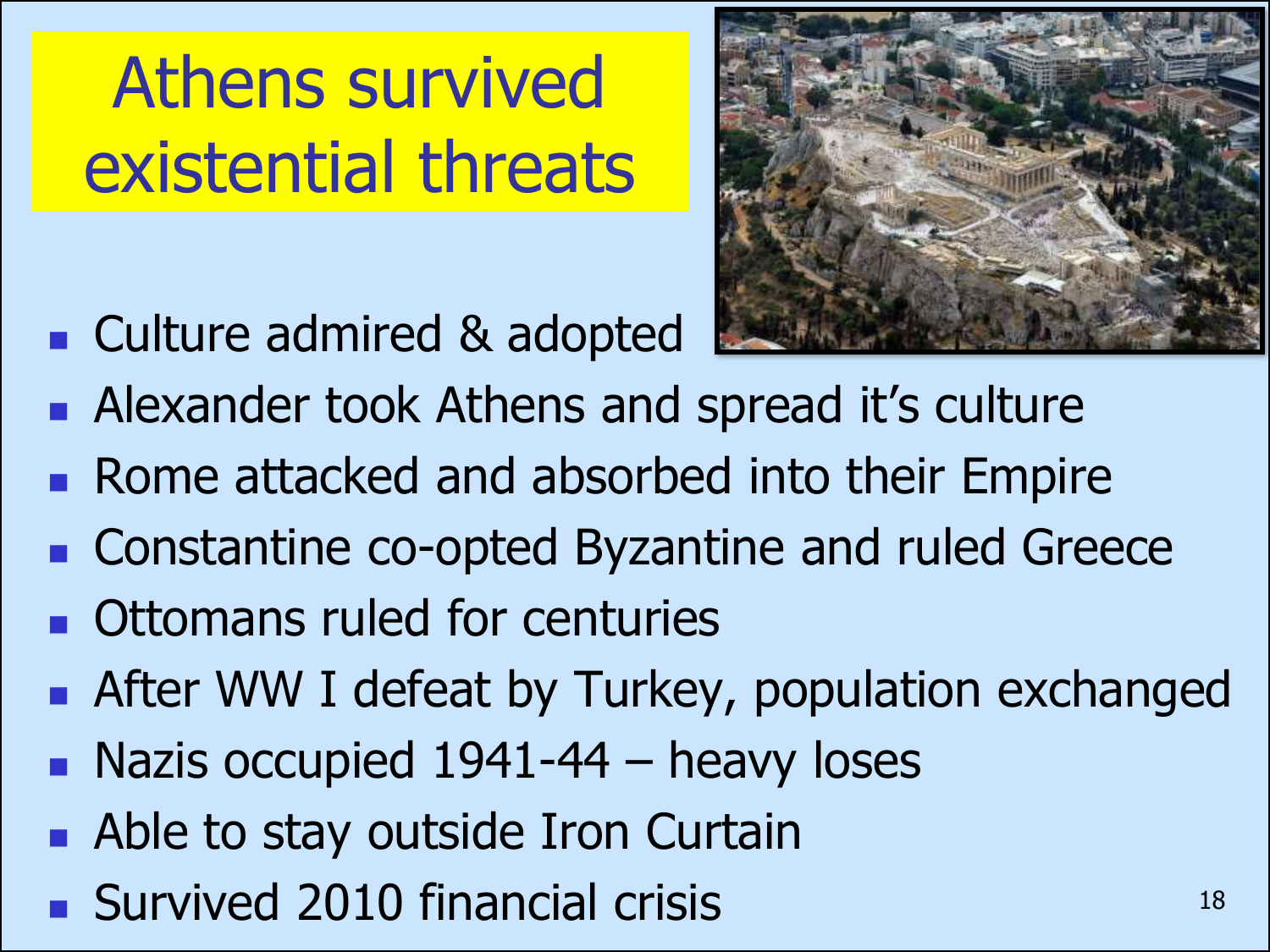Byzantine 4-15th Century Greece



- 4-8<sup>th</sup> centuries, devastated by Barbarians, Goths, Huns and Slavs but government held Athens
- Byzantine recovered in 8th century
- $\blacksquare$  11-12<sup>th</sup> centuries, stability resulted in growth
- 1261 re-establishment of Byzantine in Constantinople led to Greece's recovery
- After 1460 Ottoman conquest of Greece, many Greeks fled West and contributed to Renaissance,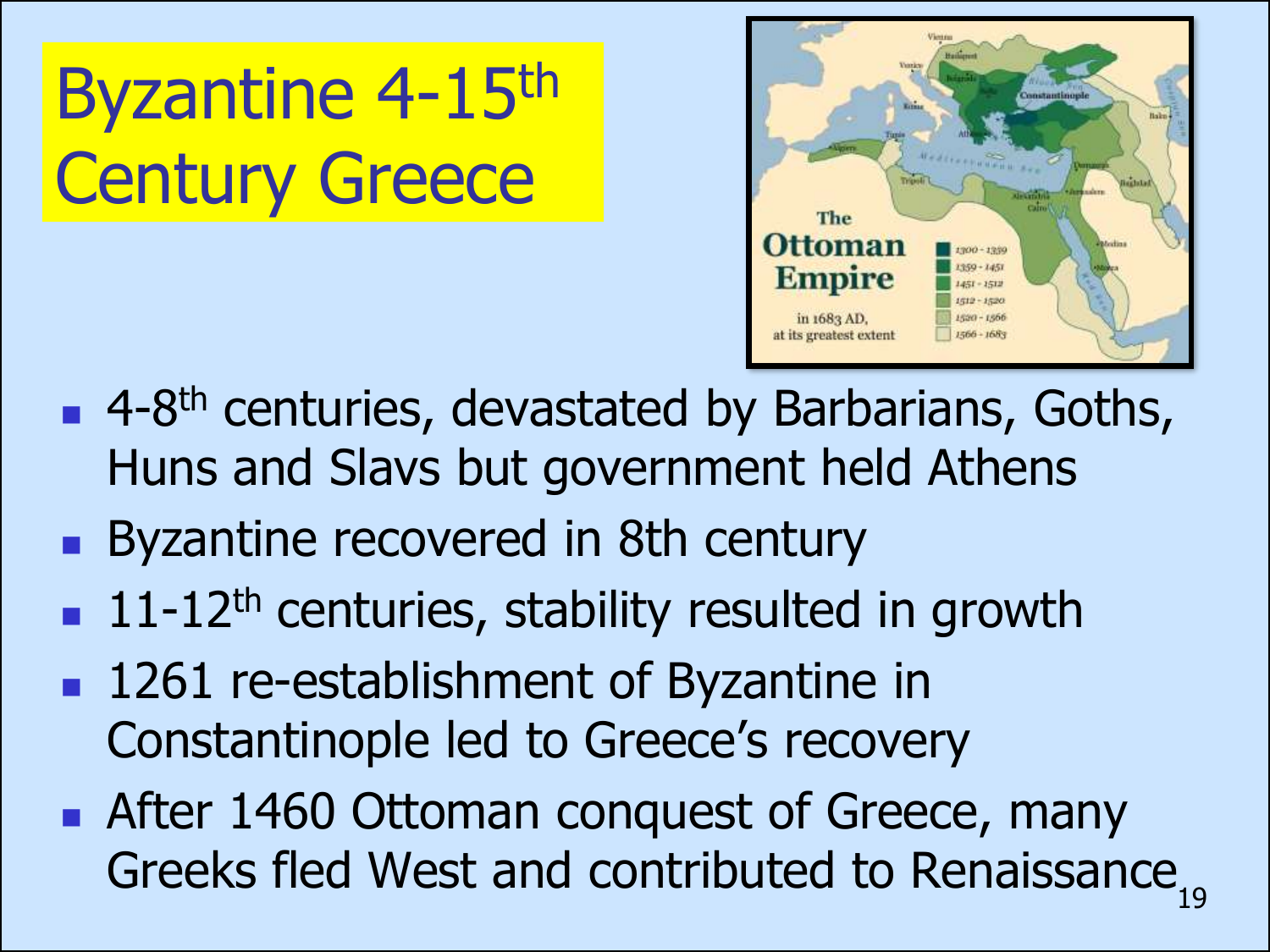# Split of Orthodox & Catholic Church



- 1054 Great Schism of Roman Catholicism in Latin vs. Eastern Orthodoxy in Istanbul and Greek
- Differences in language and distances led to differences in theology and organization
- Catholicism modernized but Eastern Orthodox didn't
- Catholicism headed by pope at Vatican, but Orthodox without head (acephalus)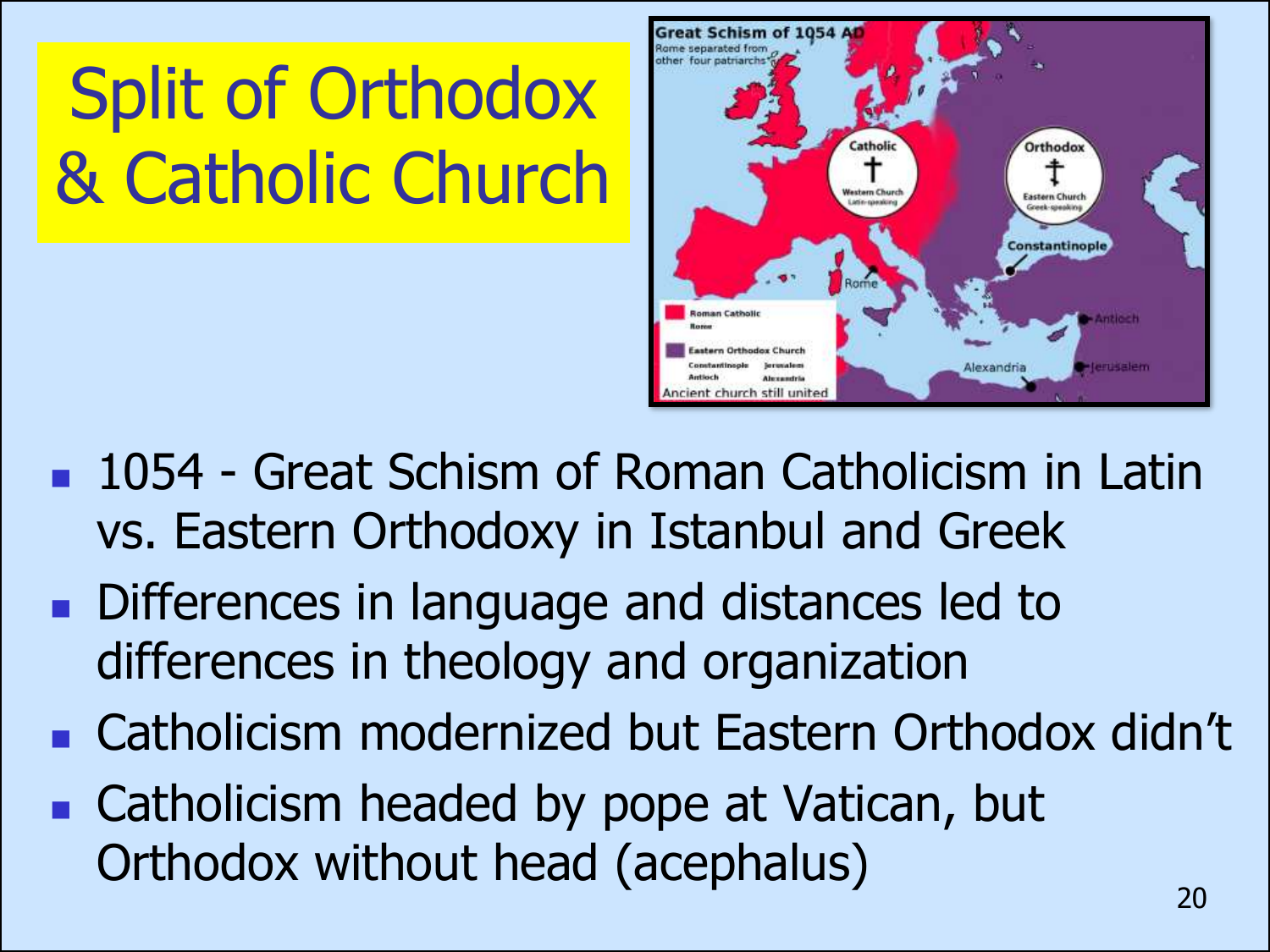Athens suffered under Ottomans (1460-1821)

- 
- Initially peaceful occupation
- Parthenon converted to mosque & powder magazine
- During siege by Venetians, in 1687 accidentally exploded powder magazine and destroyed Parthenon
- After Venetians left, life in Athens reached bottom under despotic rule (1775-95)
- Greek merchants became major traders
- But Athens isolated by Ottomans from Reformation, Enlightenment and ideals of French Revolution  $\frac{1}{21}$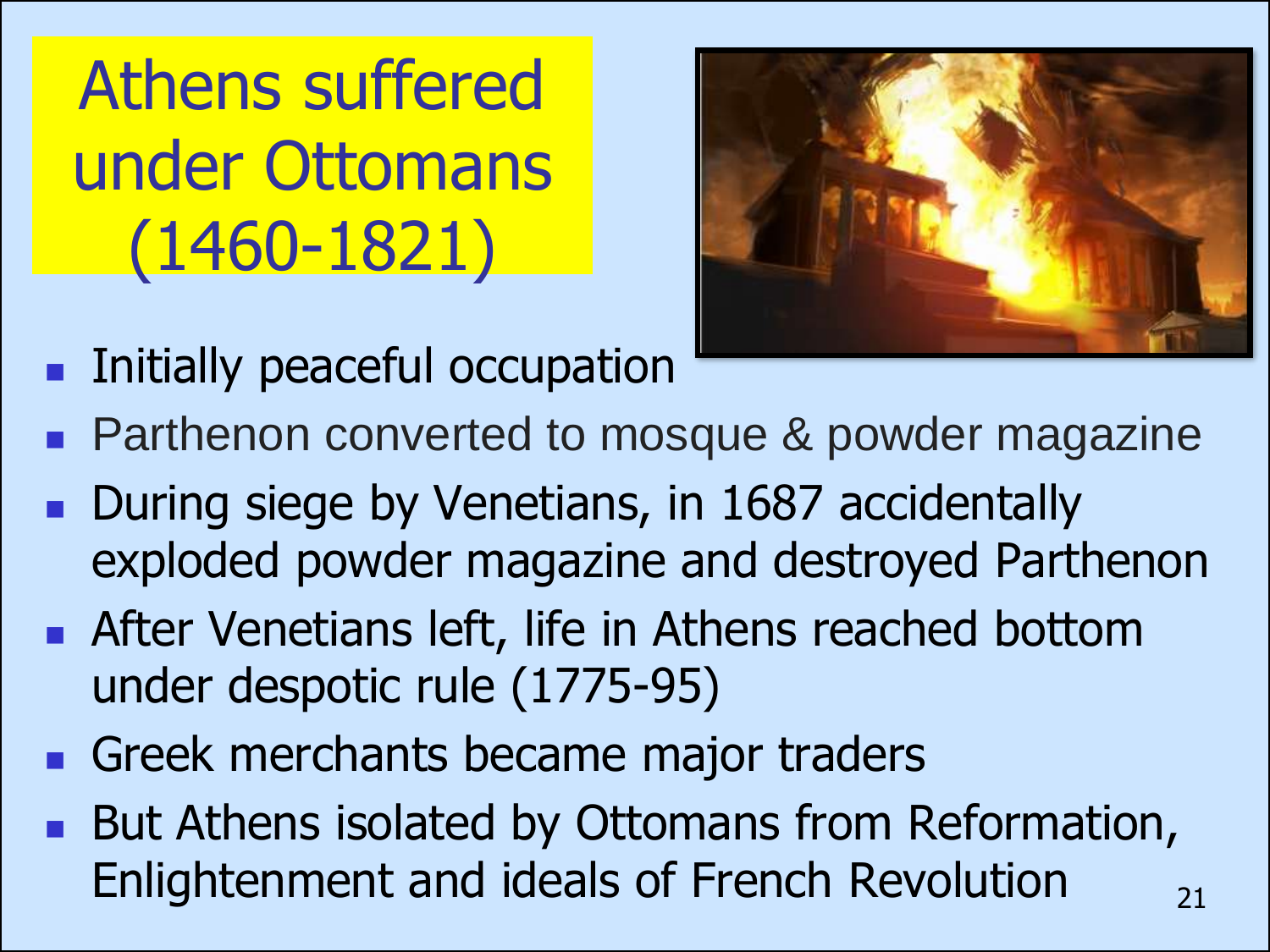## Athens shrunk to village under Ottomans

- 1801-5 sculptures taken from Parthenon by Brits
- In 1822, Greek insurgency captured
- **But in 1826 but fell** again to Ottomans



■ In 1833 Ottomans withdrew leaving a village of 400 houses around Acropolis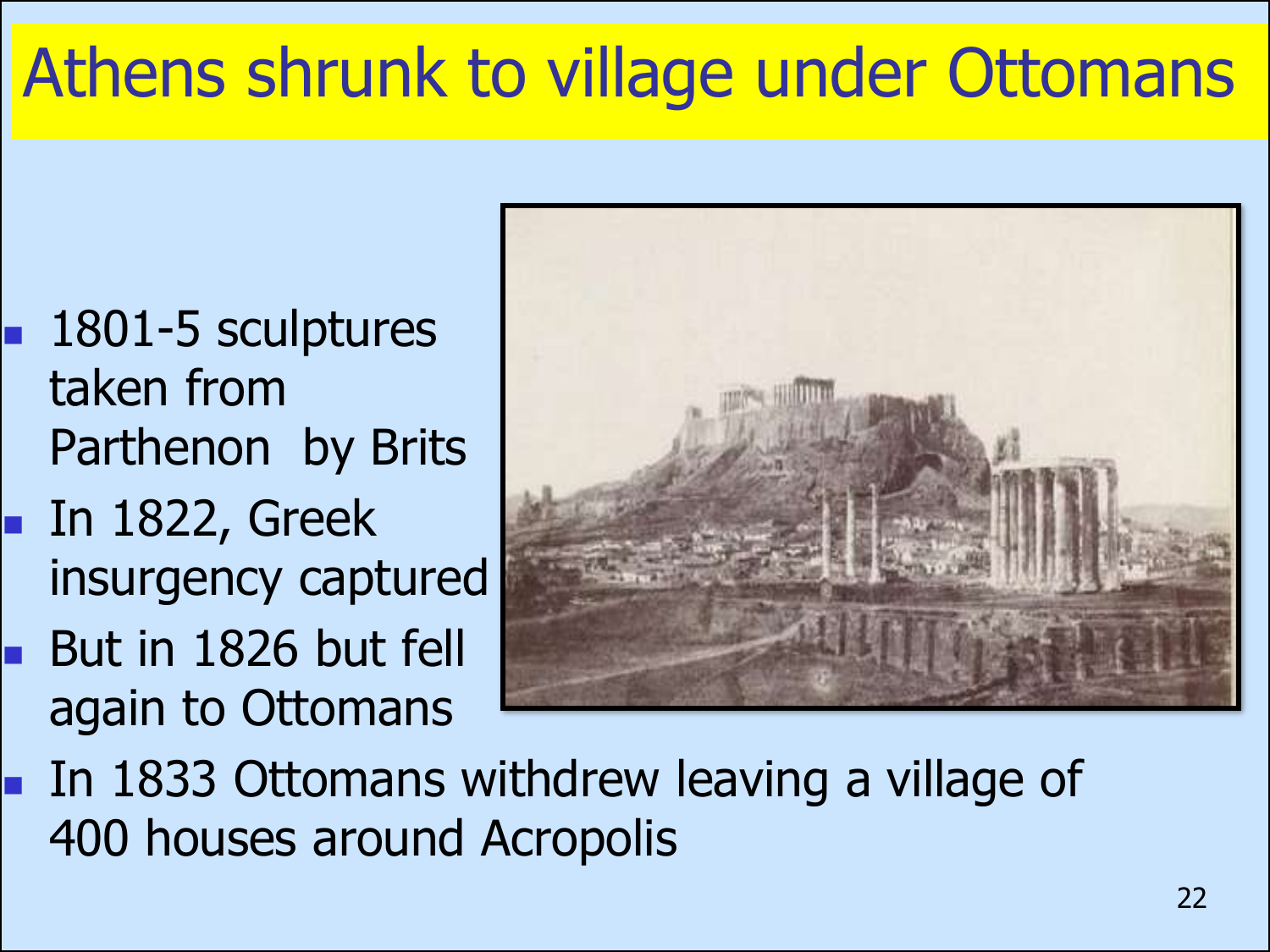### But Athens revived after Ottoman exit

- Athens flourished after its 1830 independence
- In 1843, created a **Constitution**
- Athens' metro population now 4 million – over 1/3 of Greece's 11 million
- National Capital and political center of Greek -speaking world Athena, patron goddess of Athens

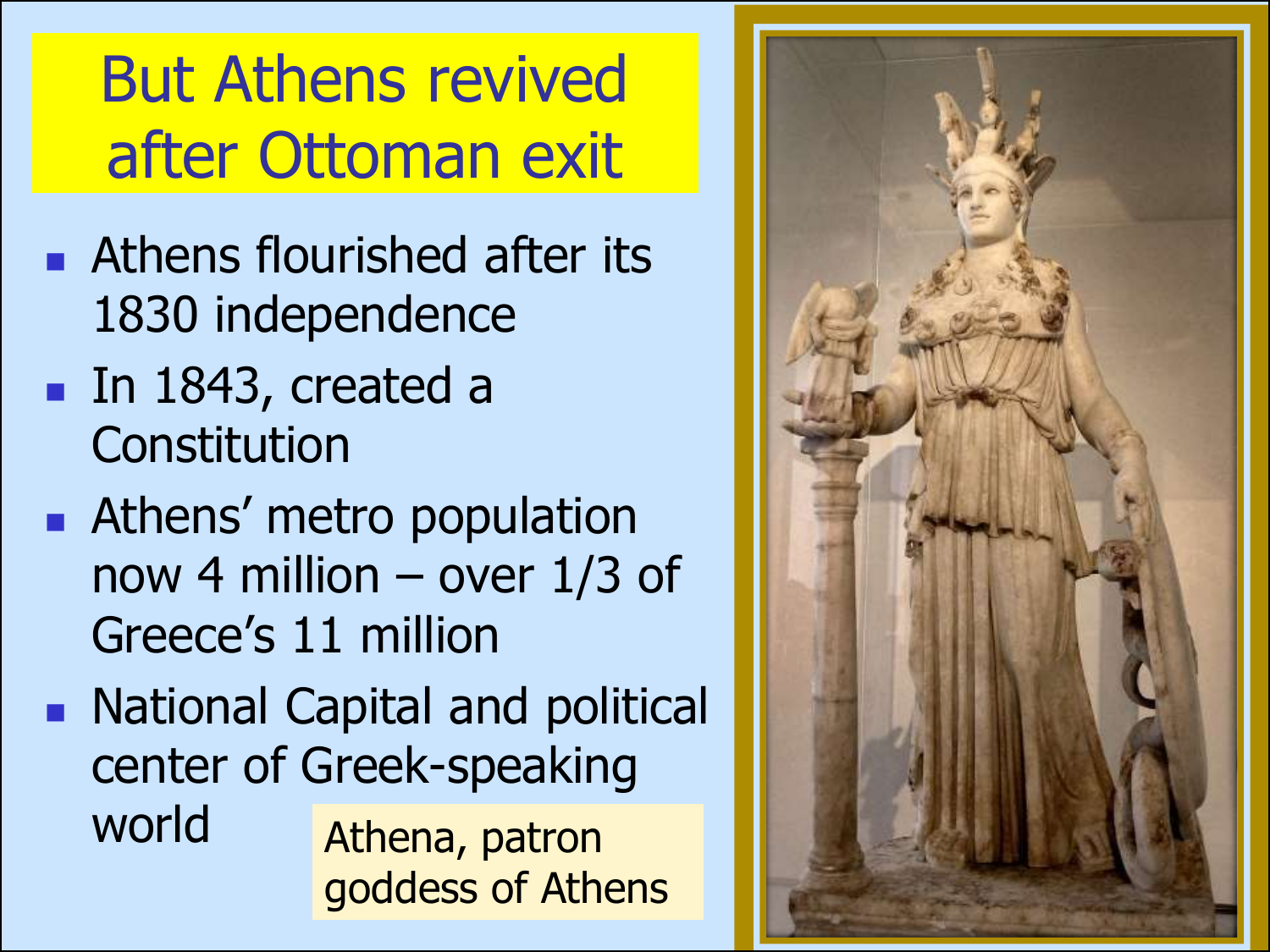### Ancient Athens Summary & Conclusions



- I. What was Athens' Golden Age?
	- 5<sup>th</sup> C. BC era of great cultural & political advances
- II. Why did Athens culture spread so widely?
	- Admired & adopted by Romans, spread by Alexander
- III. Athens' contributions to Western civilization?
	- Art, literature, medicine, philosophy, athletics, warfare, democracy, drama….
- IV. Why did Greece decline?
	- **Ancient:** Squabbles with rival states, internal focus
	- **Modern:** Losses to Ottomans & Germans, instability

Thanks for Coming. Hope to see you at my future presentations <sup>24</sup>